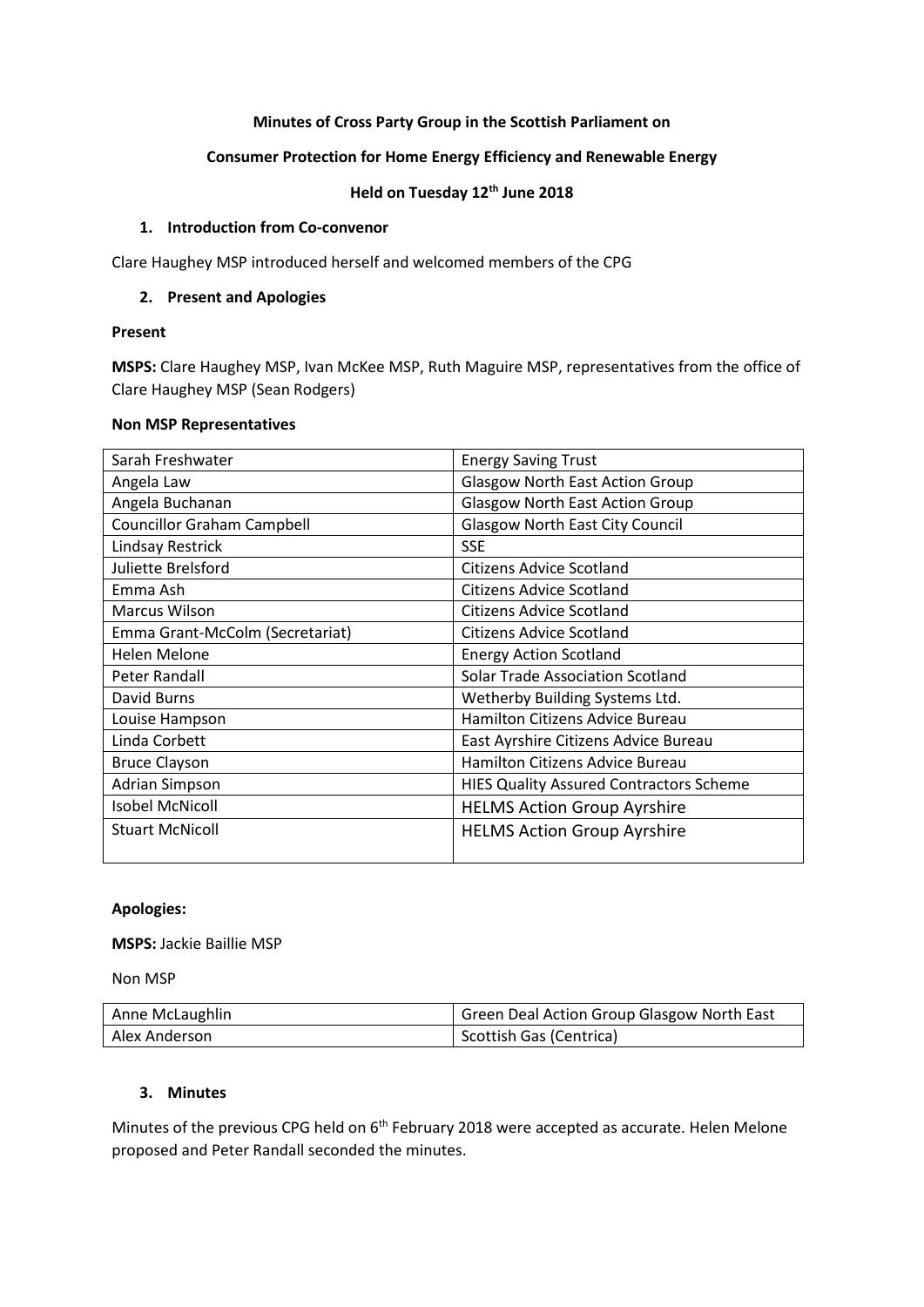# **4. Presentation on the gaps in consumer protection under the Green Deal – Emma Ash, Citizens Advice Scotland**

Emma Ash noted that:

- Many clients did not realise they had entered a consumer credit agreement, but had the impression that it was a free scheme
- Paying through an energy supplier does not provide the same control as a normal loan, without the ability to withhold money and leaving the potential to build up energy debt.
- There were further issues around energy suppliers' information, selling homes, a lack of oversight of Green Deal Providers, and the fact that HELMS had been accredited, but allegedly mis-sold to customers.
- Assessors, installers, and providers were all part of the same company, limiting checks and balances, whereas in other industries greater separation would occur.
- The Feed in Tariff (FiT) can be confusing for customers and appeared to be a big issue in HELMS cases.
- There are further issues with the complaints procedure. Gov.uk provides lots of options including the Financial Ombudsman, Ofgem, and Trading Standards, so it can be hard to know where an issue fits. It is only with advice from sources like an MSP or CAB advice that people know to complain to the Green Deal Finance Company (GDFC), which can add months to a complaint if some goes elsewhere first.
- CAS will publish advice on how to lodge a complaint.
- The GDFC is dealing with a large number of complaints and greater information about their criteria being available could help speed up the process.
- CAS has seen around 100 cases relating to the Green Deal and will be meeting with the GDFC to discuss complaints.
- CAS is working to improve the process and is planning further work to address Green Deal related issues.
- Emma praised the work of CABs and asked for attendees to share anything the thought could be useful.

# **5. Discussion**

- **Where in the process is redress falling down for customers?**
- **What advocacy work can be done by politicians, consumer groups and industry bodies to seek redress/compensation for claimants affected by Green Deal mis-selling?**
- **How can we better coordinate our efforts as a group to improve the redress process for existing complainants?**

There was a discussion of building warrants and a feeling that local authority planning departments can be inaccessible for effective advice. While there is likely to be some variation between local authorities, this was not believed to be extensive. A lack of records could limit the ability to prove that work was done retrospectively. There are some HELMS customers who are stuck in a situation where no building warrant was sought and they can't retrospectively prove it because the installer didn't record it. Wetherby Building systems was acknowledged for having helped some people in the Glasgow North East constituency with their cases. Drilling and sampling may be the only option, and some people will remove cladding altogether at significant cost and start again. HELMS had previously advised one customer that a building warrant wasn't required